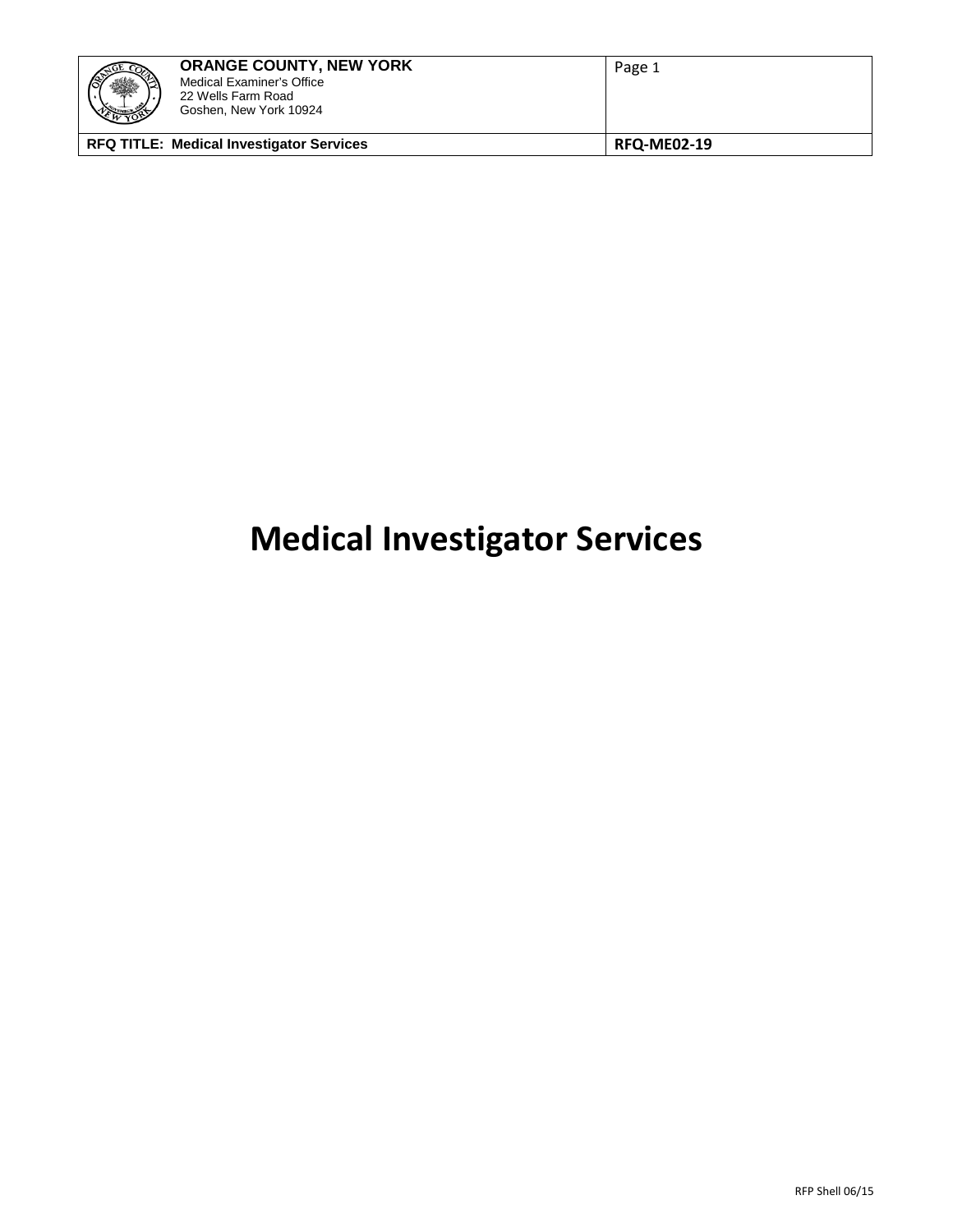# **TABLE OF CONTENTS**

| <b>ATTACHMENT</b> |  |
|-------------------|--|

MEDICAL INVESTIGATORS SPECIFICATIONS AND WAGE TABLE

**APPENDIX** 

**CONSULTANT SERVICES AGREEMENT BUSINESS ASSOCIATE AGREEMENT SUPPLIER FORMS PAY-TO-PLAY FORMS**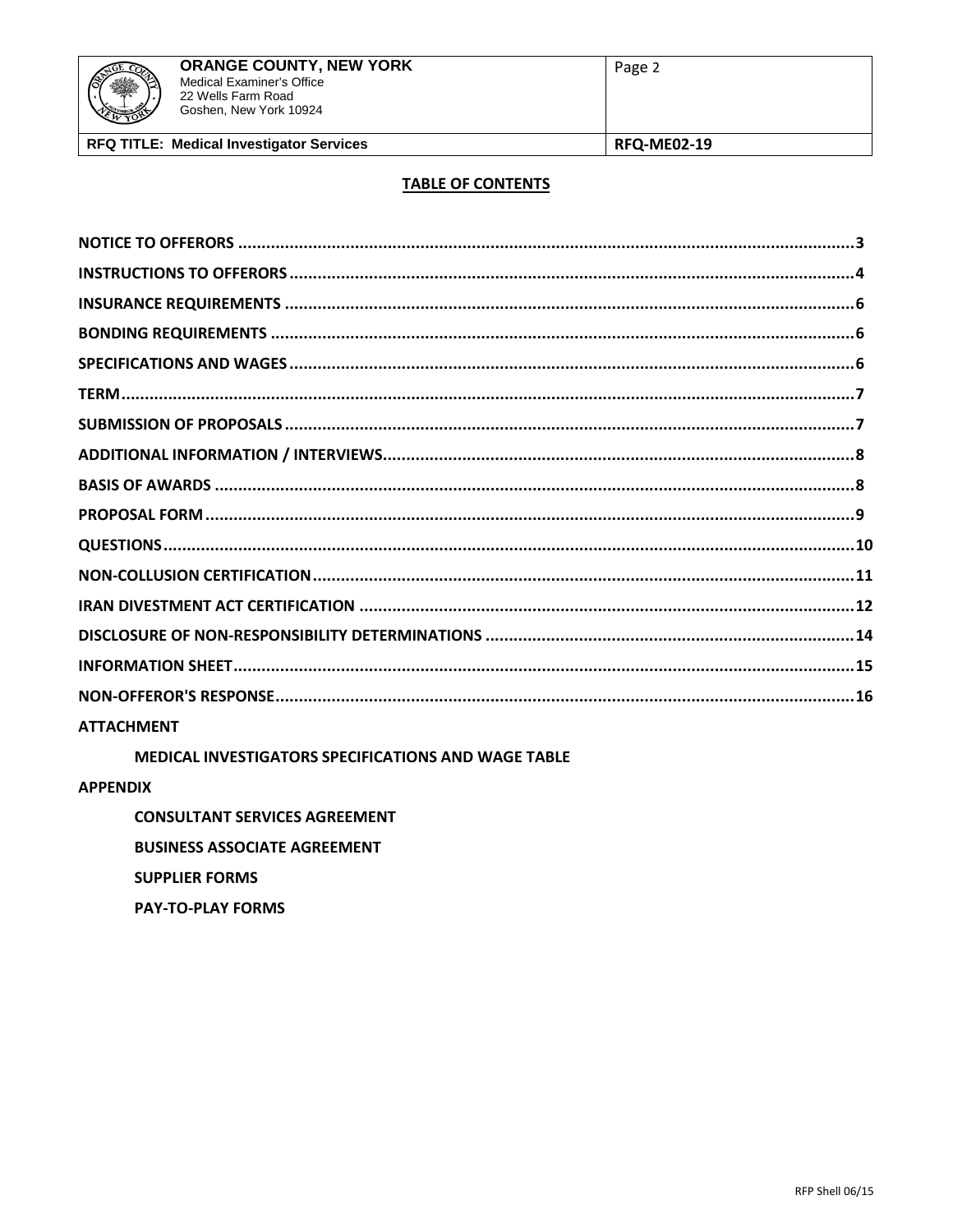| 轢                                               | <b>ORANGE COUNTY, NEW YORK</b><br>Medical Examiner's Office<br>22 Wells Farm Road<br>Goshen, New York 10924 | Page 3             |
|-------------------------------------------------|-------------------------------------------------------------------------------------------------------------|--------------------|
| <b>RFQ TITLE: Medical Investigator Services</b> |                                                                                                             | <b>RFQ-ME02-19</b> |

## **NOTICE TO OFFERORS**

Qualification proposals for **RFQ-ME02-19 Medical Investigator Services** will be received by the Orange County Medical Examiner's Office located at 22 Wells Farm Road, Goshen NY 10924, for agreements to be entered into effective as of **January 1, 2020, and thereafter on a rolling basis** to fulfill the needs of the County.

Copies of the Request for Qualifications may be obtained beginning October 1, 2019 at the above address between the hours of 9:00 A.M. and 4:45 P.M., Monday through Friday (with the exception of County-observed holidays), as well as through **www.orangecountygov.com/621/Medical-Examiner** under "RFQ for Medical Investigators."

October 1, 2019 Jennifer L. Roman, D.O., Medical Examiner Orange County Medical Examiner's Office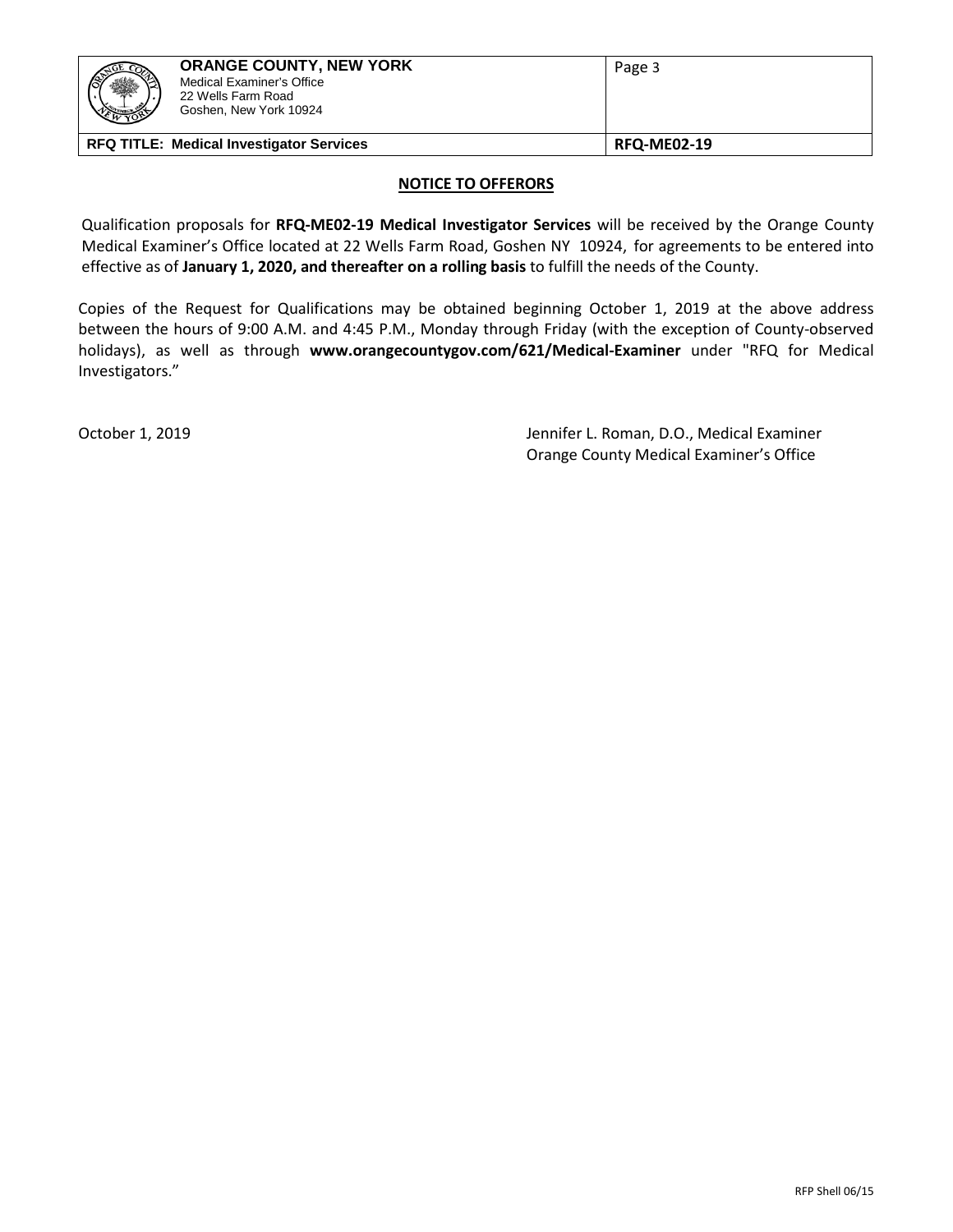| ¥<br>WYORY                                      | <b>ORANGE COUNTY, NEW YORK</b><br>Medical Examiner's Office<br>22 Wells Farm Road<br>Goshen, New York 10924 | Page 4             |
|-------------------------------------------------|-------------------------------------------------------------------------------------------------------------|--------------------|
| <b>RFQ TITLE: Medical Investigator Services</b> |                                                                                                             | <b>RFQ-ME02-19</b> |

## **INSTRUCTIONS TO OFFERORS**

This Request for Qualification (RFQ) is solicited directly by the County's Medical Examiner's Office.

By submitting a proposal, you are asking the County to accept your offer for the sale of goods and/or services. It is important that you READ and UNDERSTAND all terms and conditions in this RFQ, as well as understand the laws that govern Public Contracts in New York State**. If you do not agree with the terms and conditions contained in this RFQ you should not submit a proposal.**

## **Your proposal will be considered by the County if the following conditions are met:**

1. Pursuant to State Finance Law §139-j and §139-k, this solicitation includes and imposes certain restrictions on communications between the County and an Offeror during the procurement process. An Offeror is restricted from contacting other than designated staff from the earliest notice of intent to solicit offers through final award and approval of the Procurement Contract by the County Executive ("Restricted Period") unless it is a contact that is included among certain statutory exceptions set forth in State Finance Law §139-j(3)(a). County employees are required to obtain certain information when contacted during the Restricted Period. The designated staff contact is the Medical Examiner or designated representative, telephone (845) 615-3870. Offerors responding to this RFQ must familiarize themselves with these State Finance Law requirements and will be expected to affirm that they understand and agree to comply on the Proposal Form.

# 2.  $\Box$  Applicable  $\boxtimes$  Not Applicable

A pre-proposal conference and site visit will be held at [location] on [date] at [time], prevailing time. Attendance is strongly recommended. The County shall not be liable for, nor shall it review proposed change orders, contract amendments, etc. for inadequate pricing, labor, materials, time or similar issues in Vendor/Consultant's contract with the County resulting from Vendor/Consultant's failure to attend and obtain information provided at the pre-proposal conference, site visit and/or any addenda issued afterward.

3. Offerors are responsible for reporting in writing any errors, omissions or ambiguities found in this RFQ. **All such reports, requests for information, questions, etc. shall be on the "Questions Form" found in this RFQ and either faxed to the Medical Examiner at (845) 291-4121 or mailed to Jennifer L. Roman, D.O., Medical Examiner, 22 Wells Farm Road, Goshen, NY 10924 and clearly marked "Questions- Medical Investigator Services." No questions will be entertained by any other means.**

4. Unless otherwise specified herein, all proposals shall be made upon forms furnished in this RFQ, if any, and as may be modified by addenda, contained in sealed envelopes clearly marked Medical Investigators, RFQ-ME02-19, and **addressed to Jennifer L. Roman, D.O., Medical Examiner, 22 Wells Farm Road, Goshen, NY 10924** for contracts to be entered into on a rolling basis to fulfill the needs of the County. **It is the Offeror's responsibility to clearly mark the outside of their envelopes with the RFQ title and number**. **Faxed / E-mailed proposals are not permitted.**

5. **Two (2)** copies of all proposals shall be submitted, **ONE (1) SET OF WHICH MUST CONTAIN ORIGINAL SIGNATURES,** including completed copies of any forms or certifications required in this RFQ. Forms, if any, included in this RFQ shall be completely filled in, in ink or by typing, on the original form. Failure to respond to this RFQ on any official form(s) included in this RFQ may result in disqualification of a proposal as non-responsive. No Proposal Form will be accepted which contains any modification to the template, additional information not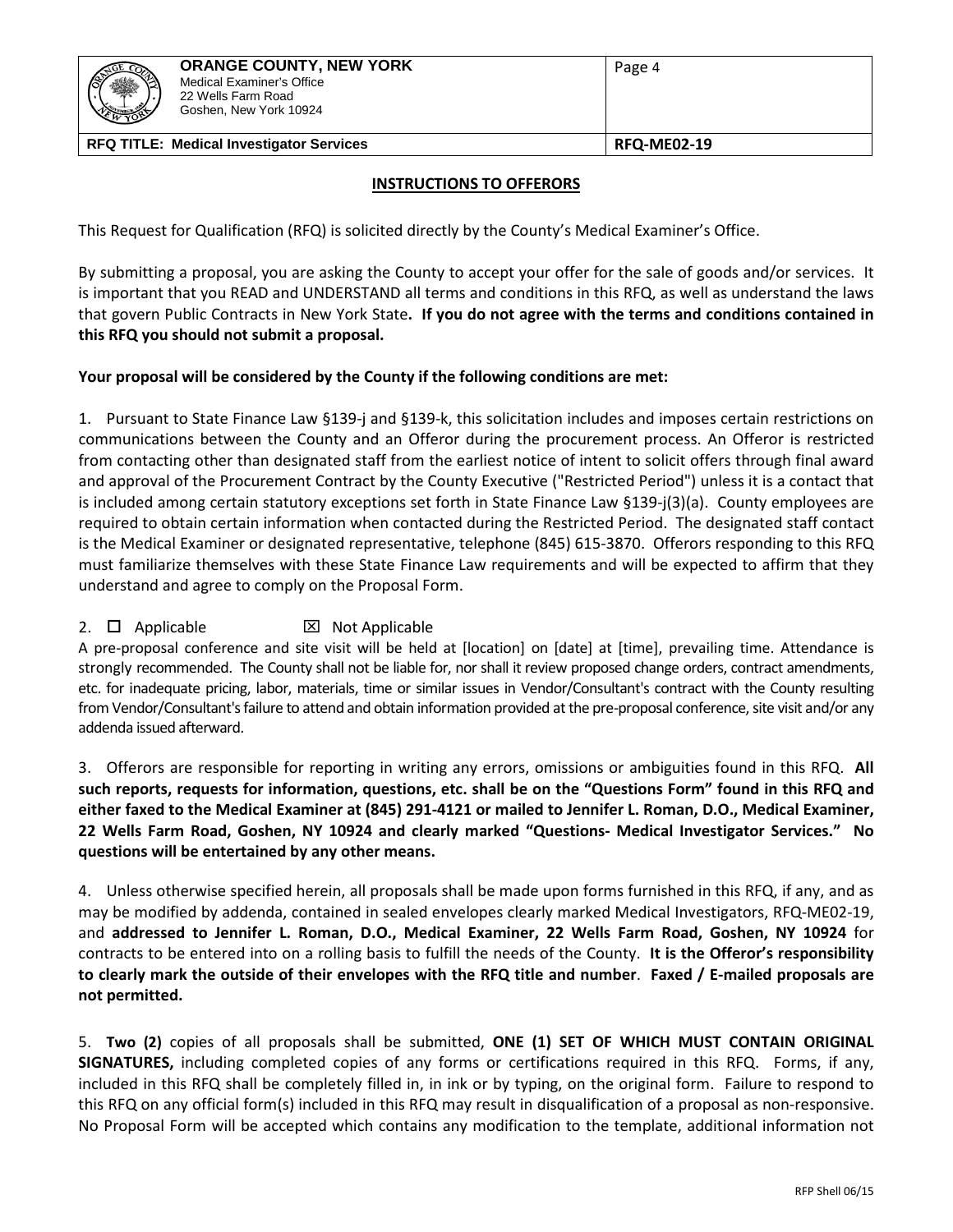| <u>JGE CO2</u><br>爨<br>WYORY                    | <b>ORANGE COUNTY, NEW YORK</b><br>Medical Examiner's Office<br>22 Wells Farm Road<br>Goshen, New York 10924 | Page 5             |
|-------------------------------------------------|-------------------------------------------------------------------------------------------------------------|--------------------|
| <b>RFQ TITLE: Medical Investigator Services</b> |                                                                                                             | <b>RFQ-ME02-19</b> |

specifically requested, omissions or erasures. Each Proposal Form shall be signed by the Offeror. Illegible and unsigned proposals will be rejected as non-responsive.

6. Permission will not be given to modify or explain any proposal after it has been opened, unless clearly specified in this document (e.g. interviews). Permission to withdraw a proposal prior to opening will be at the discretion of the County and no replacement proposal may be submitted without authorization from the Commissioner of General Services. Opened proposals may not be withdrawn until forty-five (45) days after opening.

7. **Basis of Award provisions vary with each RFQ, please read that section carefully.** Some RFQs may be awarded to more than one (1) entity/individual. The County reserves the right to waive any informality, reject any and all proposals, or, if noted in the Basis of Award section of this RFQ, accept any proposal in whole or in part, if deemed to be in the best interest of the County.

8. Any award shall be subject to the execution of a contract (and, if applicable, license or other agreements) between the Offeror and the County. The County's contract obligation is contingent upon execution of the contract between the County and selected Consultant, provision of required Pay-to-Play forms, insurance certificates and bonds, as applicable, by the Consultant, and the availability of appropriated funds for the contract. No legal liability on the part of the County for payment of any money shall arise unless and until a contract is executed by both parties, funds are appropriated and made available in each year of the term of the contract, and all performance requirements for each payment are met. The County shall have no responsibility or liability for any of Offeror's costs related to preparation of Proposals, attendance at interviews, etc.; all such costs are solely at Offeror's risk and expense.

9. Offeror(s) awarded a contract agree to execute the contract in the same form as the template enclosed in this RFQ in the timeframe, if any, indicated in this RFQ. Any supplemental agreement(s) (e.g. licensing or maintenance agreements) requested by an Offeror must be included in the proposal and are subject to the discretionary approval of the County Attorney and the County Executive. For any software required in the scope of services, include any proposed license or maintenance agreement(s) with your proposal. Failure to reach agreement on contract terms and conditions may result in rejection of a proposal, rescission of an award and/or retention of Bid Security by the County.

10. The County maintains a unilateral right to cancel or extend the contract in accordance with the terms of any contract resulting from this RFQ. If a Consultant fails to perform or otherwise breaches the contract, in addition to any other rights and remedies the County may have, the Consultant may be listed as non-responsible and may be ineligible for future contract awards.

11. If Bid Security is required by this RFQ, it must be included in the proposal. If Performance and/or Payment Bonds are required by this RFQ, proposals must include a letter from the Offeror's bank or surety stating that the required letter of credit or bond(s) will be provided in the event of a contract. The letter of credit or bond(s) shall be provided for each year or relevant portion of the contract, as may be applicable.

12. Offerors should be properly registered to do business in the State of New York and furnish applicable certificates of authority/incorporation/partnership/dba, etc. with their proposal.

13. The County encourages submission of proposals by certified Minority- and/or Women-Owned Business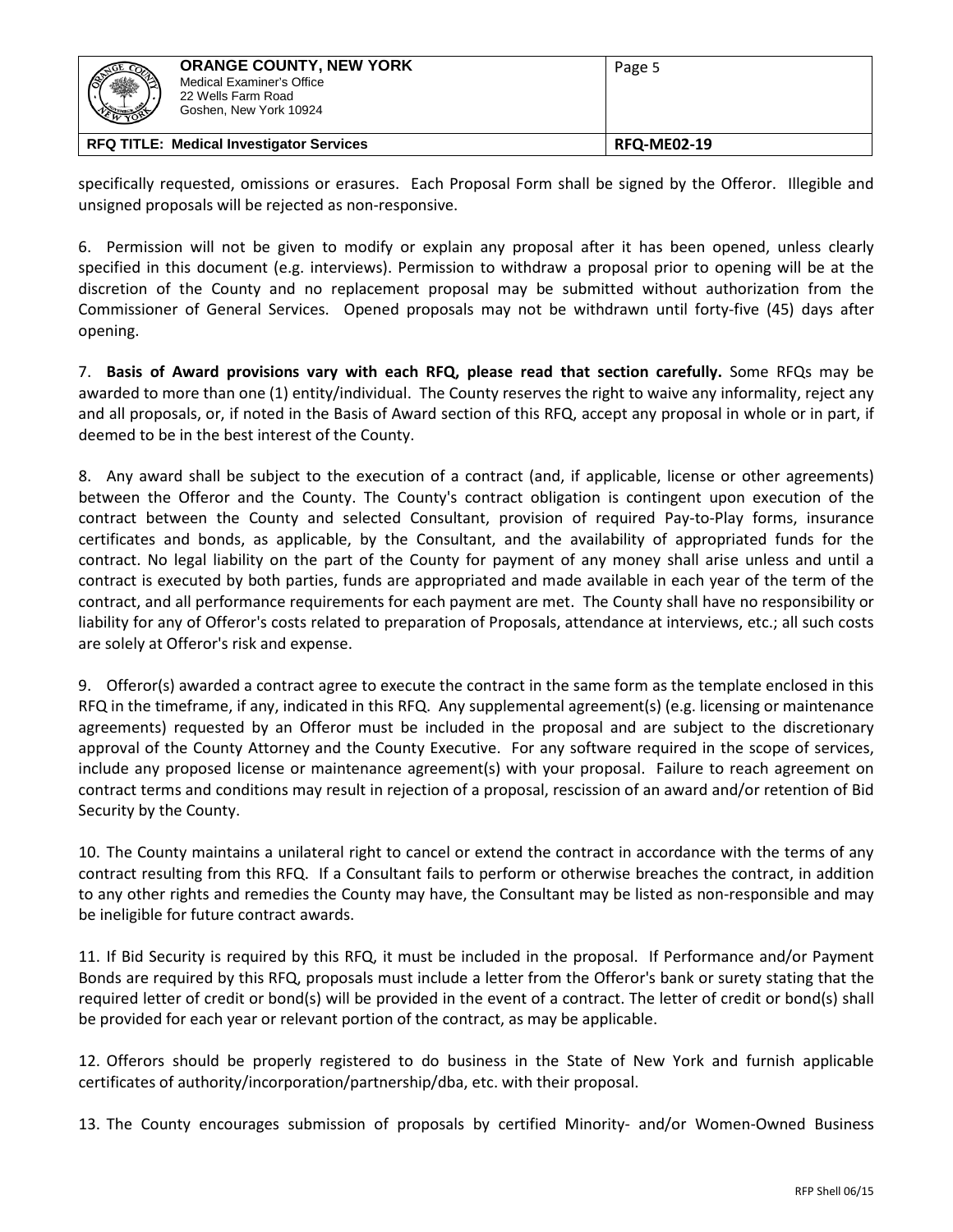| <u> 70F CO</u><br>蟣<br><b>EMBER</b>             | <b>ORANGE COUNTY, NEW YORK</b><br>Medical Examiner's Office<br>22 Wells Farm Road<br>Goshen, New York 10924 | Page 6             |
|-------------------------------------------------|-------------------------------------------------------------------------------------------------------------|--------------------|
| <b>RFQ TITLE: Medical Investigator Services</b> |                                                                                                             | <b>RFQ-ME02-19</b> |

Enterprises (MWBE) and/or Disadvantaged Business Enterprises (DBE).

14. A Non-Collusion Certification, Disclosure of Non-Responsibility Determination and Iran Divestment Act Certification are included in this RFQ. Offerors must complete and submit a signed original of each and the applicable number of copies of each with their proposal.

15. Supplier Forms are provided with this RFQ. Offerors that have not received a purchase order in the last twelve (12) months from the County must submit completed and signed Supplier Forms prior to execution of a contract by the County.

16. Please be advised that this solicitation is subject to Orange County Local Law No. 13 of 2013, as amended, known as the "Pay-to-Play Law". Pay-to-Play Forms will be made available with this RFQ. All Pay-to-Play Forms should be submitted with your proposal and will be required if you are awarded a contract. The Pay-to-Play Forms are required from the Vendor/Consultant (unless exempted by the law) prior to execution of a contract by the County.

17. Pursuant to New York's Freedom of Information Law ("FOIL") (Public Officers Law, Article 6, Sections 84-90) all government records are presumptively open for public inspection unless specifically exempted from disclosure under FOIL. Offerors who have a good faith belief that information contained in their proposal is exempt from disclosure under FOIL must, at the time of their submission, request the exemption in writing, setting forth the basis for the claimed exemption. In addition, the Offeror must mark each page of its submission claimed to be exempt from disclosure under FOIL with the following legend: **"THE OFFEROR BELIEVES THAT THIS INFORMATION IS PROTECTED FROM DISCLOSURE UNDER THE NEW YORK STATE FREEDOM OF INFORMATION LAW."** Neither the Offeror's classification of materials as exempt under FOIL, nor the County's acceptance of Offeror's proposal with the claimed exemption(s), should be considered a final determination as to whether the designated materials are exempt from disclosure under FOIL. Any and all determinations as to the propriety of claimed exemptions will be made by the County and/or a court of law in accordance with applicable law.

# **INSURANCE REQUIREMENTS**

During the term of a contract resulting from this RFQ, or longer if required, Consultant shall maintain, at its expense, Worker's Compensation, Disability and Liability insurance policies of the types and minimum coverages specified in the enclosed contract template (e.g., Consultant Services Agreement), as applicable. Certificates of insurance evidencing Consultant's compliance with these requirements shall be required prior to execution of the contract by the County. Award is conditional upon submission of insurance documents within the time specified in the Notice of Award. Failure to do so may result in disqualification of the Offeror as non-responsive.

# **BONDING REQUIREMENTS**

 $\boxtimes$  There are no Bonds required for this contract.

# **SPECIFICATIONS AND WAGES**

The County's Medical Examiner's Office is an independent investigative agency authorized by law to investigate sudden, unexpected, and unnatural fatalities in Orange County in order to ensure accurate cause and manner of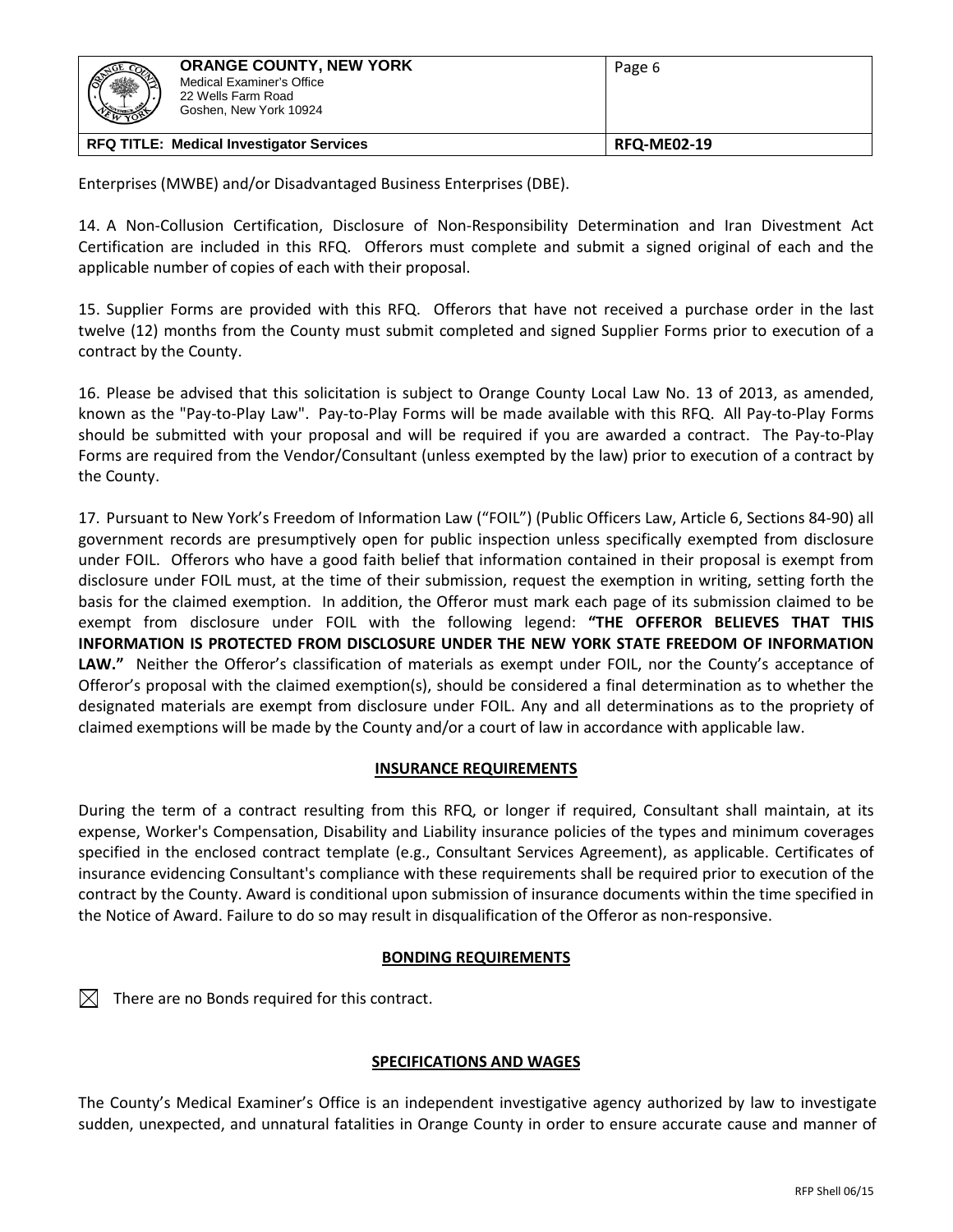| 骤                                               | <b>ORANGE COUNTY, NEW YORK</b><br>Medical Examiner's Office<br>22 Wells Farm Road<br>Goshen, New York 10924 | Page 7             |
|-------------------------------------------------|-------------------------------------------------------------------------------------------------------------|--------------------|
| <b>RFQ TITLE: Medical Investigator Services</b> |                                                                                                             | <b>RFQ-ME02-19</b> |

death certification. The County's Medical Examiner is a forensic pathologist who has subspecialty training in interpretation of injuries, and cause and manner of death certification. Autopsies with external and internal examination allow further classification of disease and injury.

The Medical Examiner's Office has more than 750 fatalities reported each year. Approximately 350 of these cases are autopsied.

As of the date of this RFQ, the County's Medical Examiner's Office is located at 22 Wells Farm Road, Goshen, NY, and the autopsies are performed on premises.

The Medical Investigative Division consists of individuals with training in law, medicine, and law enforcement. The role of the medical investigator is to gather information from the scene, family, and treating medical personnel, whenever possible, for later use by the forensic pathologist to further correlate with autopsy findings. Information is exchanged regularly with other investigative agencies, including the County's District Attorney's Office and police departments.

The Medical Examiner's Office seeks qualified individuals to render medical investigator services as described on the applicable Specifications and Wage Table incorporated into this RFQ ("Table"), at the prices stated in that Table.

It is anticipated that multiple contracts may be awarded for these medical investigator services.

All Offerors must successfully complete a background check as performed by the County.

# **TERM**

The County anticipates that the term of any Contract awarded hereunder will be for a period of up to one (1) year ("Initial Contract"). The County reserves the right to renew and extend the Initial Contract for up to four (4) additional periods of one (1) year each, at the sole option of the County and under the terms and conditions of the Initial Contract, unless alternate terms are specified in the contract for renewal/extension (each a "Renewal Contract").

Upon expiration of the Initial Contract or any Renewal Contract, if authorized by the County as set forth above, the Initial Contract or Renewal Contract may be extended unilaterally by the County for an additional period of up to two (2) months upon notice to the Consultant with the same terms and conditions as the Initial Contract or Renewal Contract including, but not limited to, quantities (prorated for such extension), prices, and delivery requirements. With the concurrence of the Consultant, the extension may be for a period of up to three (3) months in lieu of the up to two (2) month period.

# **SUBMISSION OF PROPOSALS**

Qualification proposals must include the following:

1. A resume and any evidence of relevant post-secondary education, certifications, and qualifications; and

2. Names and contact information for at least two (2) professional references. References from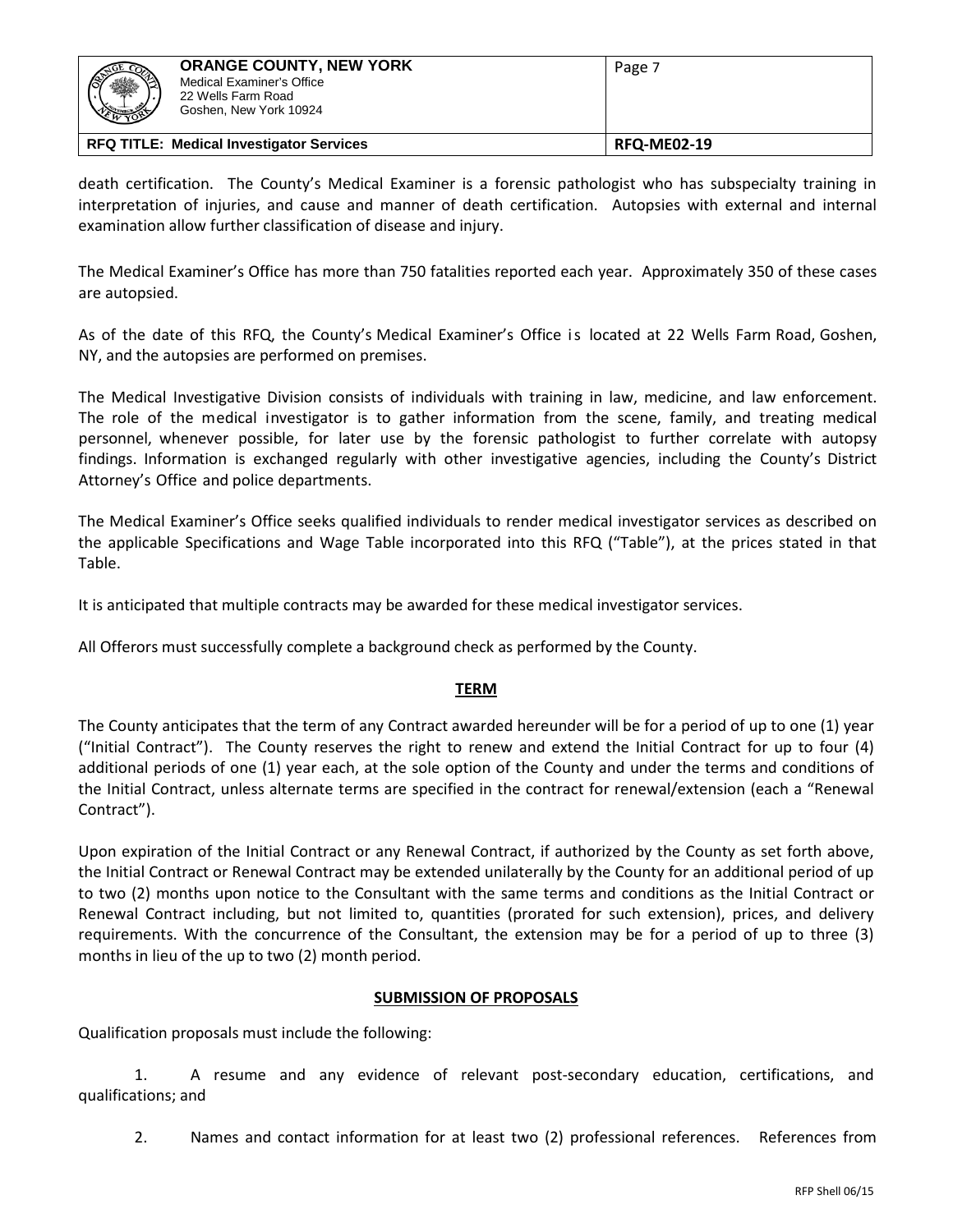| 3GE CO<br>轢                                     | <b>ORANGE COUNTY, NEW YORK</b><br>Medical Examiner's Office<br>22 Wells Farm Road<br>Goshen, New York 10924 | Page 8             |
|-------------------------------------------------|-------------------------------------------------------------------------------------------------------------|--------------------|
| <b>RFQ TITLE: Medical Investigator Services</b> |                                                                                                             | <b>RFQ-ME02-19</b> |

persons for which similar services have been completed are preferred, but not required.

# **ADDITIONAL INFORMATION, INTERVIEWS**

The County reserves the right to require any or all Offerors to present additional evidence of experience and ability. The County reserves the right to interview any or all Offerors during the evaluation of proposals. If applicable, the County shall contact Offerors to arrange an interview which would be held at the office of **Orange County Medical Examiner's Office, 22 Wells Farm Road, Goshen, NY 10924**. The County may award the contract without interviews for any or all Offerors, if deemed to be within the best interests of the County.

# **BASIS OF AWARDS**

Award of any contract shall be made to the responsive, responsible, and qualified Offeror, whose proposal is determined to be in the best interest of the County, taking into consideration the following factors each of approximately equal weight:

- 1. Qualifications, Background, and References; and
- 2. Experience and Service.

The submission of a proposal implies the Offeror's acceptance of the evaluation criteria and Offeror's acknowledgment that subjective judgments must be made by the evaluation committee. Award of any contract shall be made to the responsible Offeror, whose proposal is determined to be in the best interest of the County. The County reserves the right to waive any informality, or reject any or all proposals, with or without advertising for new proposals, if in the best interest of the County.

It is anticipated that multiple contracts may be awarded for these services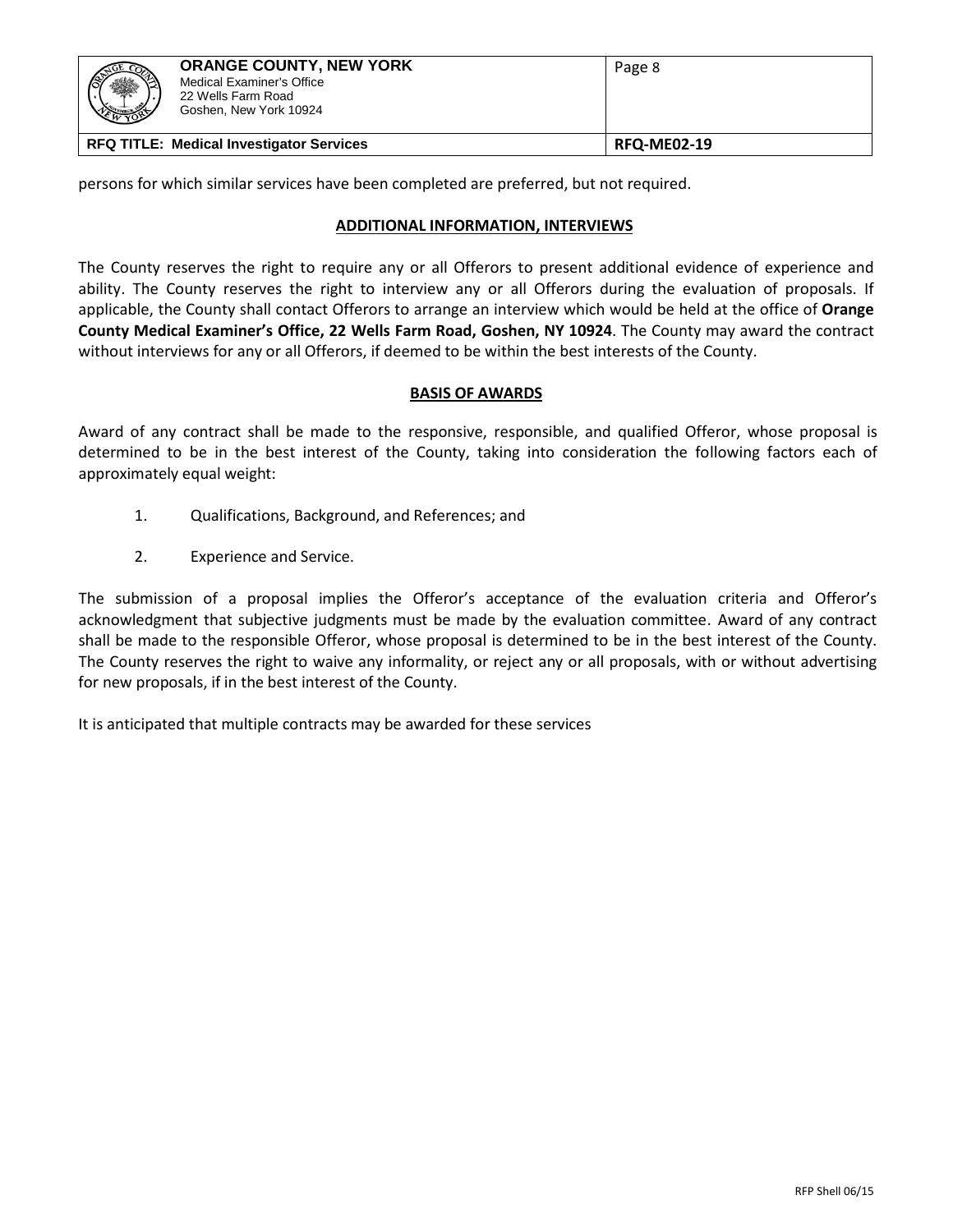| <b>ORANGE COUNTY, NEW YORK</b><br><b>Medical Examiner's Office</b><br>22 Wells Farm Road<br>Goshen, New York 10924                                                                                                            | Page 9             |
|-------------------------------------------------------------------------------------------------------------------------------------------------------------------------------------------------------------------------------|--------------------|
| <b>RFQ TITLE: Medical Investigator Services</b>                                                                                                                                                                               | <b>RFQ-ME02-19</b> |
| <b>PROPOSAL FORM</b>                                                                                                                                                                                                          |                    |
|                                                                                                                                                                                                                               |                    |
|                                                                                                                                                                                                                               |                    |
| TELEPHONE, FAX AND EMAIL OF CONTACT PERSON: University of the contract of the contract of the contract of the contract of the contract of the contract of the contract of the contract of the contract of the contract of the |                    |
|                                                                                                                                                                                                                               |                    |
| Do you have a minority, women's, disadvantaged, or small business certification? Yes                                                                                                                                          | No.                |
| If yes, please list the designation(s) and the certifying entity(ties) _                                                                                                                                                      |                    |

The undersigned proposes to furnish and deliver services for the position(s) selected below at the prices stated on the applicable incorporated Specification and Wage Table and in accordance with all the other terms, conditions and specifications of this **RFQ-ME02-19 Medical Investigator Services** on file in the office of the Orange County Medical Examiner.

\_\_\_\_\_\_\_\_\_\_\_\_\_\_\_\_\_\_\_\_\_\_\_\_\_\_\_\_\_\_\_\_\_\_\_\_\_\_\_\_\_\_\_\_\_\_\_\_\_\_\_\_\_\_\_\_\_\_\_\_\_\_\_\_\_\_\_\_\_\_\_\_\_\_\_\_\_\_\_\_\_\_\_\_\_\_\_\_\_\_\_\_\_\_\_\_\_

- Medical Investigator I
- Medical Investigator II
- $\square$  Medical Investigator (Senior)
- $\square$  Medical Investigator (Principal)

The individual submitting this proposal on behalf of the business entity noted above, certifies by his or her signature below that:

- he or she understands and has complied with the requirements of State Finance Law Sections 139-j and 139-k and will continue to do so throughout the Restricted Period;
- he or she has read and understood the full Request for Proposal cited above; and
- he or she is duly authorized to submit this proposal on behalf of the business entity noted above.

By: \_\_\_\_\_\_\_\_\_\_\_\_\_\_\_\_\_\_\_\_\_\_\_\_\_\_\_\_\_\_\_\_\_ Date: \_\_\_\_\_\_\_\_\_\_\_\_\_\_\_\_\_\_\_\_\_\_\_\_\_\_\_\_\_\_\_

\_\_\_\_\_\_\_\_\_\_\_\_\_\_\_\_\_\_\_\_\_\_\_\_\_\_\_\_\_\_\_\_\_\_\_\_

Name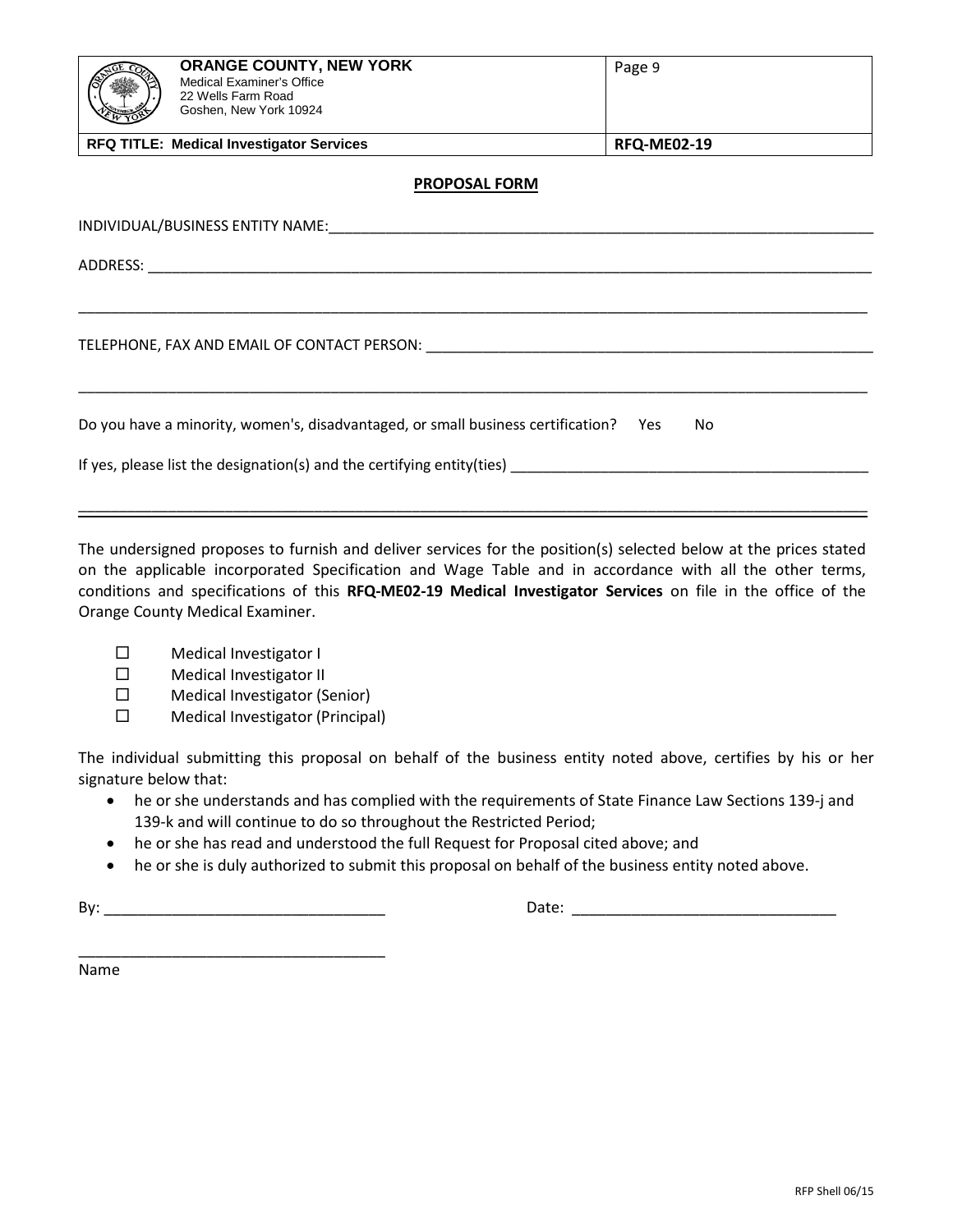| 囊<br>EWYOR !!                                   | <b>ORANGE COUNTY, NEW YORK</b><br>Medical Examiner's Office<br>22 Wells Farm Road<br>Goshen, New York 10924 | Page 10            |
|-------------------------------------------------|-------------------------------------------------------------------------------------------------------------|--------------------|
| <b>RFQ TITLE: Medical Investigator Services</b> |                                                                                                             | <b>RFQ-ME02-19</b> |

## **QUESTIONS**

ALL QUESTIONS REGARDING THIS RFQ MUST BE ON THIS FORM and either faxed to the Medical Examiner at (845) 291-4121 or mailed to Jennifer L. Roman, D.O., Medical Examiner, 22 Wells Farm Road, Goshen, NY 10924 clearly marked on the outside "Questions - Medical Investigator Services" as specified in the Instructions to Offerors.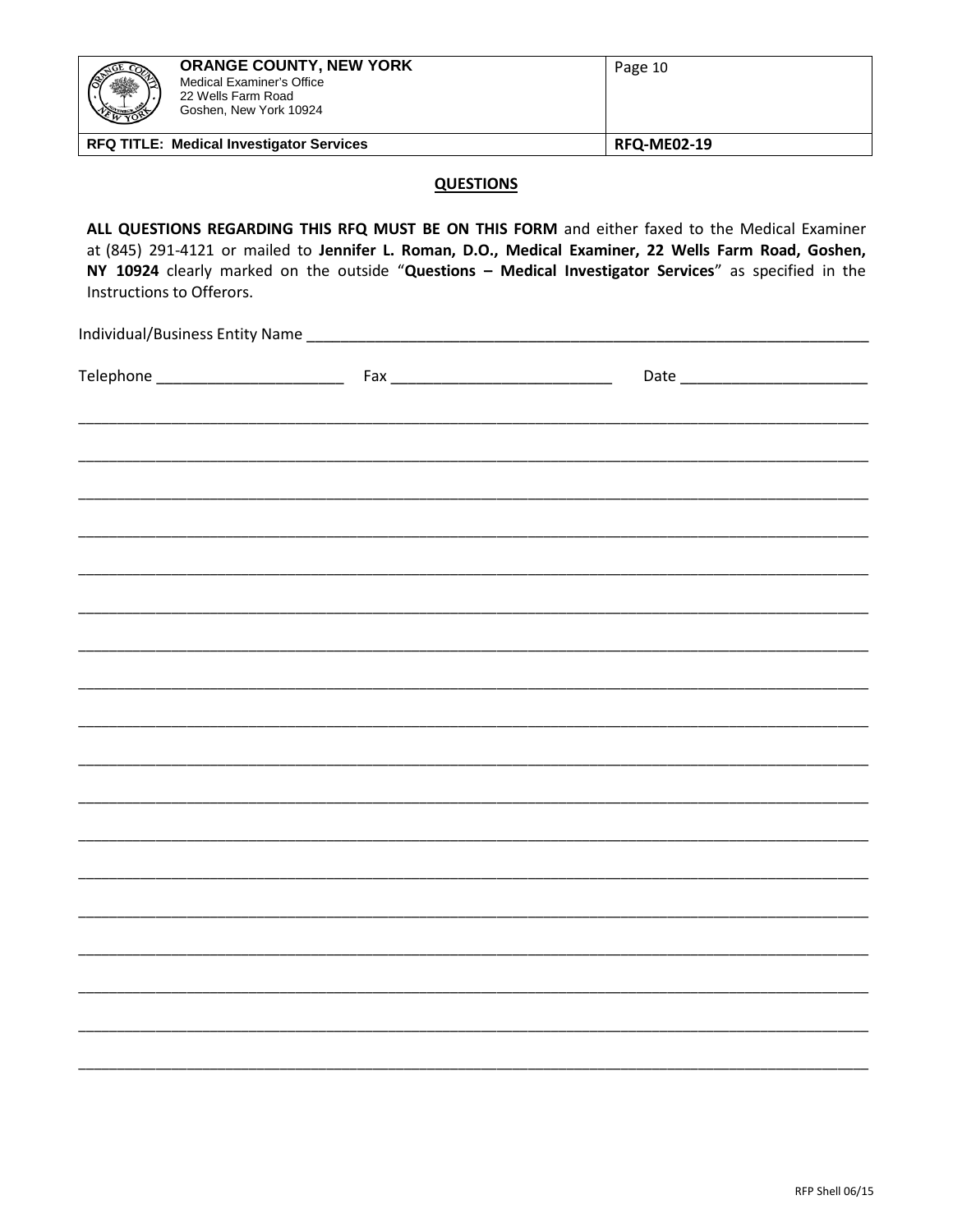| 22 Wells Farm Road<br>Goshen, New York 10924 |  |
|----------------------------------------------|--|
| Medical Examiner's Office                    |  |
| <b>ORANGE COUNTY, NEW YORK</b><br>Page 11    |  |

## **NON-COLLUSION CERTIFICATION**

- (a) "By submission of this Bid, each Bidder and each person signing on behalf of any Bidder certifies, and in the case of a joint Bid each party thereto certifies as to its own organization, under penalty of perjury, that to the best of knowledge and belief:
	- (1) The prices in this Bid have been arrived at independently without collusion, consultation, communication, or agreement, for the purpose of restricting competition, as to any matter relating to such prices with any other Bidder or with any competitor.
	- (2) Unless otherwise required by law, the prices which have been quoted in this Bid have not been knowingly disclosed by the Bidder and will not knowingly be disclosed by the Bidder prior to opening, directly or indirectly, to any other Bidder or to any competitor; and
	- (3) No attempt has been made or will be made by the Bidder to induce any other person, partnership or corporation to submit or not to submit a Bid for the purpose of restricting competition."
- (b) A Bid shall not be considered for award nor shall any award be made where the provisions of (a)(1)(2) and (3) above have not been complied with; provided however, that if in any case the Bidder cannot make the foregoing certification, the Bidder shall so state and shall furnish with the Bid a signed statement which sets forth in detail the reasons therefore. Where (a)(1)(2) and (3) above have not been complied with, the Bid shall not be considered for award nor shall any award be made unless the head of the purchasing unit of the political subdivision, public department, agency or official thereof to which the Bid is made, or his designee, determines that such disclosure was not made for the purpose of restricting competition.

The fact that a Bidder (a) has published price lists, rates, or tariffs covering items being procured, (b) has informed prospective customers of proposed or pending publication of new or revised price lists for such items, or (c) has sold the same items to other customers at the same prices being proposed, does not constitute, without more, a disclosure within the meaning of subparagraph (a)(1) of this certification.

Any Bid hereafter made to any political subdivision of the state or any public department, agency or official thereof by a Bidder for work or services performed or to be performed or goods sold or to be sold, where competitive bidding is required by statute, rule, regulation, or local law, and where such Bid contains the certification referred to in subparagraph (a)(1) of this certification, shall be deemed to have been authorized by the board of directors of the Bidder, and such authorization shall be deemed to include the signing and submission of the Bid and the this Non-Collusion Certification as the act and deed of the corporation or other business entity submitting the Bid.

\_\_\_\_\_\_\_\_\_\_\_\_\_\_\_\_\_\_\_\_\_\_\_\_\_\_\_\_\_\_\_\_ \_\_\_\_\_\_\_\_\_\_\_\_\_\_\_\_\_\_\_\_\_\_\_\_\_\_\_\_\_\_\_\_\_\_\_\_

DATE SIGNATURE AND SIGNATURE SIGNATURE AND SIGNATURE AND SIGNATURE AND SIGNATURE AND SIGNATURE

\_\_\_\_\_\_\_\_\_\_\_\_\_\_\_\_\_\_\_\_\_\_\_\_\_\_\_\_\_\_\_\_\_\_\_\_

\_\_\_\_\_\_\_\_\_\_\_\_\_\_\_\_\_\_\_\_\_\_\_\_\_\_\_\_\_\_\_\_\_\_\_\_

NAME

\_\_\_\_\_\_\_\_\_\_\_\_\_\_\_\_\_\_\_\_\_\_\_\_\_\_\_\_\_\_\_\_\_\_\_\_ TITLE

BUSINESS NAME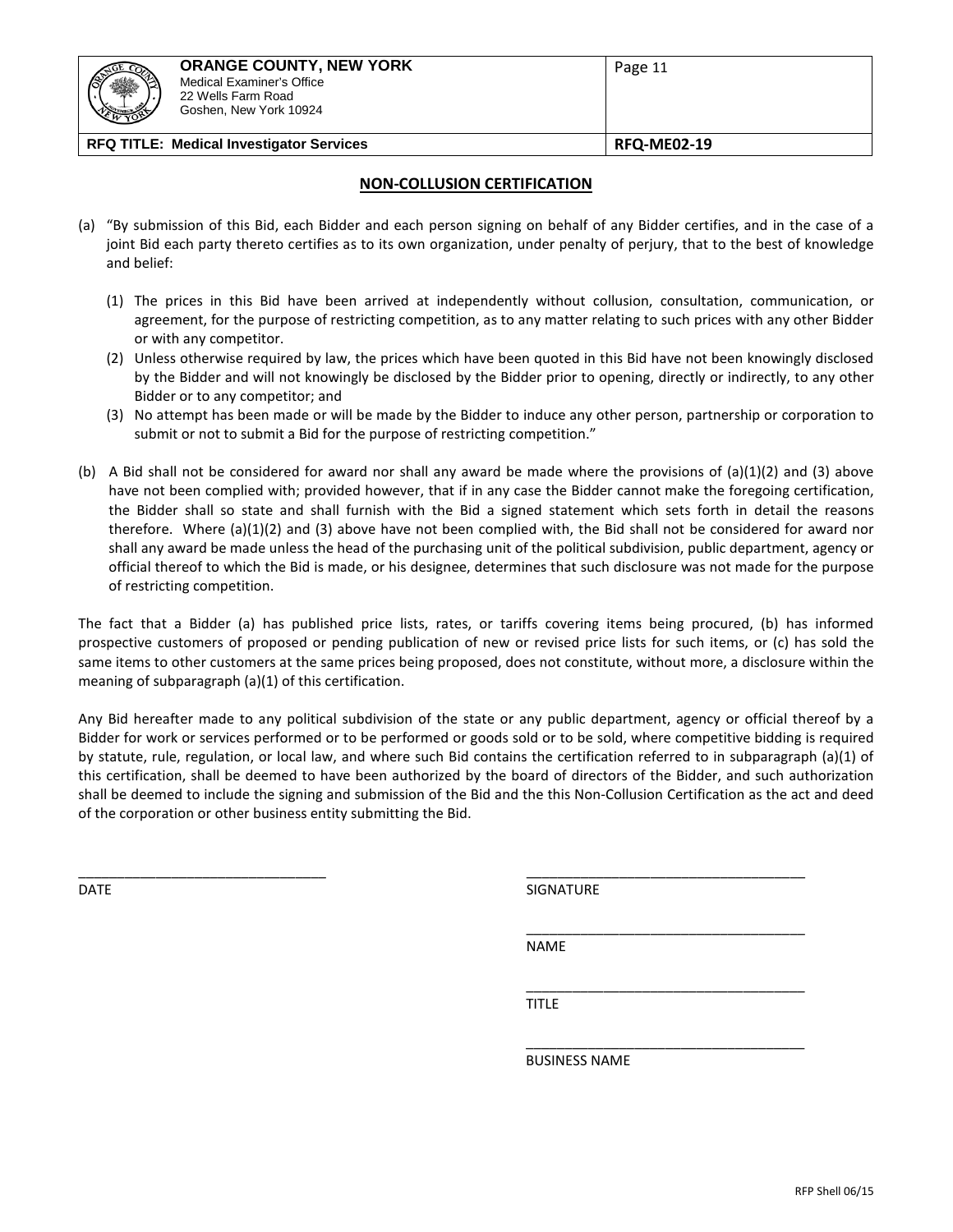| ▓<br><b>COMMERCIAL COMMERCIAL</b> | <b>ORANGE COUNTY, NEW YORK</b><br>Medical Examiner's Office<br>22 Wells Farm Road<br>Goshen, New York 10924 | Page 12            |
|-----------------------------------|-------------------------------------------------------------------------------------------------------------|--------------------|
|                                   | <b>RFQ TITLE: Medical Investigator Services</b>                                                             | <b>RFQ-ME02-19</b> |

## **IRAN DIVESTMENT ACT CERTIFICATION**

The Iran Divestment Act of 2012 ("Act"), Chapter 1 of the 2012 Laws of New York, added State Finance Law (SFL), §165 a and General Municipal Law §103-g, effective April 12, 2012. Under the Act, the Commissioner of the New York State Office of General Services ("OGS") developed a list ("Prohibited Entities List") of "persons" who are engaged in "investment activities in Iran" (both are defined terms in the law). In accordance with SFL § 165-a(3), the Prohibited Entities List may be found on the OGS website a[t http://www.ogs.ny.gov/about/regs/docs/ListofEntities.pdf.](http://www.ogs.ny.gov/about/regs/docs/ListofEntities.pdf)

Pursuant to General Municipal Law §103-g, by signing below, Bidder certifies as true under the penalties of perjury that: By submission of this proposal each Bidder and each person signing on behalf of any Bidder certifies, and in the case of a joint proposal each party thereto certifies as to its own organization, under penalty of perjury, that to the best of its knowledge and belief that each Bidder is not on the list created pursuant to paragraph (b) of subdivision 3 of section 165-a of the State Finance Law.

A proposal shall not be considered for award nor shall any award be made where the certification has not been made, provided, however, that if in any case the Bidder cannot make the certification, the Bidder shall so state and shall furnish with the proposal a signed statement which sets forth in detail the reasons therefor. The County may award a contract to a Bidder who cannot make the required certification on a case-by-case basis if:

1. The investment activities in Iran were made before April 12, 2012, the investment activities in Iran have not been expanded or renewed after April 12, 2012, and the person has adopted, publicized, and is implementing a formal plan to cease the investment activities in Iran and to refrain from engaging in any new investments in Iran; or

2. The County makes a determination that the goods and services are necessary for the County to perform its functions and that, absent such an exemption, the political subdivision would be unable to obtain the goods or services for which the contract is offered. Such determination shall be made in writing and shall be a public document.

During the term of the Contract, should the County receive information that a person is in violation of the abovereferenced certifications, the County will offer the person an opportunity to respond. If the person fails to demonstrate that it has ceased its engagement in the investment which is in violation of the Act within 90 days after the determination of such violation, then the County shall take such action as may be appropriate including, but not limited to, imposing sanctions, seeking compliance, recovering damages, or declaring the contractor in default.

The County reserves the right to reject any Bid, Proposal, contract or request for assignment for an entity that appears on the Prohibited Entities List prior to the award or execution of a contract or any renewal thereof, as applicable, and to pursue a responsibility review with respect to any entity that is awarded a contract and appears on the Prohibited Entities List after contract award.

\_\_\_\_\_\_\_\_\_\_\_\_\_\_\_\_\_\_\_\_\_\_\_\_\_\_\_\_\_\_\_\_ \_\_\_\_\_\_\_\_\_\_\_\_\_\_\_\_\_\_\_\_\_\_\_\_\_\_\_\_\_\_\_\_\_\_\_\_

\_\_\_\_\_\_\_\_\_\_\_\_\_\_\_\_\_\_\_\_\_\_\_\_\_\_\_\_\_\_\_\_ \_\_\_\_\_\_\_\_\_\_\_\_\_\_\_\_\_\_\_\_\_\_\_\_\_\_\_\_\_\_\_\_\_\_\_\_ DATE SIGNATURE

\_\_\_\_\_\_\_\_\_\_\_\_\_\_\_\_\_\_\_\_\_\_\_\_\_\_\_\_\_\_\_\_\_\_\_

BUSINESS NAME NAME

**TITLE**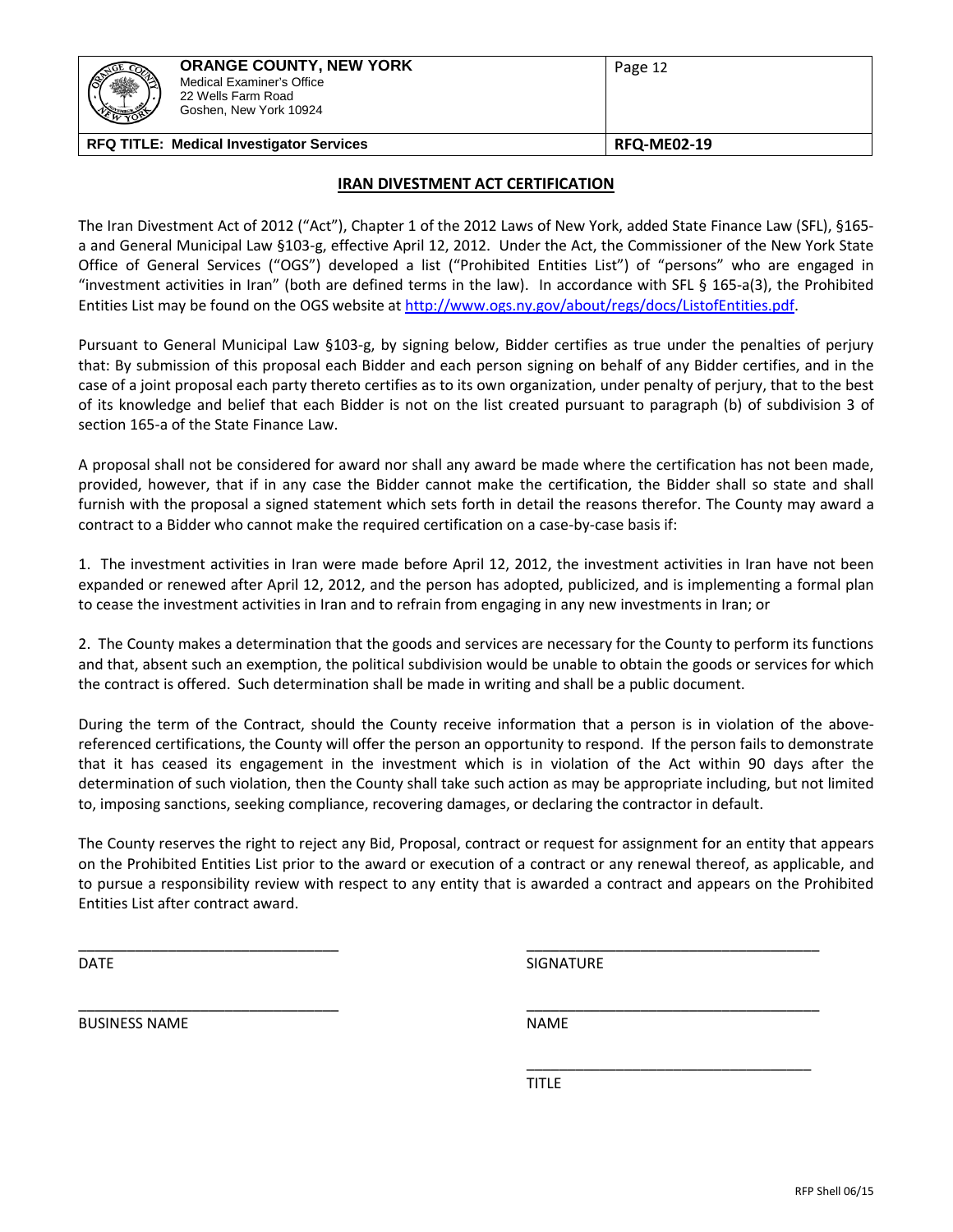| <b>STATE CO</b><br>爨<br><b>WARDEN</b> | <b>ORANGE COUNTY, NEW YORK</b><br>Medical Examiner's Office<br>22 Wells Farm Road<br>Goshen, New York 10924 | Page 13            |
|---------------------------------------|-------------------------------------------------------------------------------------------------------------|--------------------|
|                                       | <b>RFQ TITLE: Medical Investigator Services</b>                                                             | <b>RFQ-ME02-19</b> |

## **INSTRUCTIONS FOR COMPLETING THE DISCLOSURE OF PRIOR NON-RESPONSIBILITY DETERMINATIONS**

## **Background:**

New York State Finance Law §139-k(2) obligates a Governmental Entity to obtain specific information regarding prior non-responsibility determinations with respect to State Finance Law §139-j. In accordance with State Finance Law §139-k, an Offeror must be asked to disclose whether there has been a finding of non-responsibility made within the previous four (4) years by any Governmental Entity due to: (a) a violation of State Finance Law §139-j or (b) the intentional provision of false or incomplete information to a Governmental Entity. The terms "Offerer" and "Governmental Entity" are defined in State Finance Law § 139-k(1). State Finance Law §139-j sets forth detailed requirements about the restrictions on Contacts during the procurement process. A violation of State Finance Law §139-j includes, but is not limited to, an impermissible Contact during the restricted period (for example, contacting a person or entity other than the designated contact person, when such contact does not fall within one of the exemptions).

As part of its responsibility determination, State Finance Law §139-k(3) mandates consideration of whether an Offeror fails to timely disclose accurate or complete information regarding the above non-responsibility determination. In accordance with law, no Procurement Contract shall be awarded to any Offeror that fails to timely disclose accurate or complete information under this section, unless a finding is made that the award of the Procurement Contract to the Offeror is necessary to protect public property or public health safety, and that the Offeror is the only source capable of supplying the required Article of Procurement within the necessary timeframe. *See State Finance Law §§139-j (10)(b) and 139-k(3).*

## **Instructions:**

The County of Orange includes the following disclosure request regarding prior non-responsibility determinations in accordance with State Finance Law §139-k in its solicitation of Proposals or Bid documents or specifications or contract documents, as applicable, for Procurement Contracts. The attached form is to be completed and submitted by the individual or entity seeking to enter into a Procurement Contract, Supplement or Change Order. It shall be submitted to with your Bid or Proposal to the County agency conducting the Governmental Procurement.

The following disclosure form must accompany each Bid Form, Letter of Interest, or Proposal submitted by all Offerors.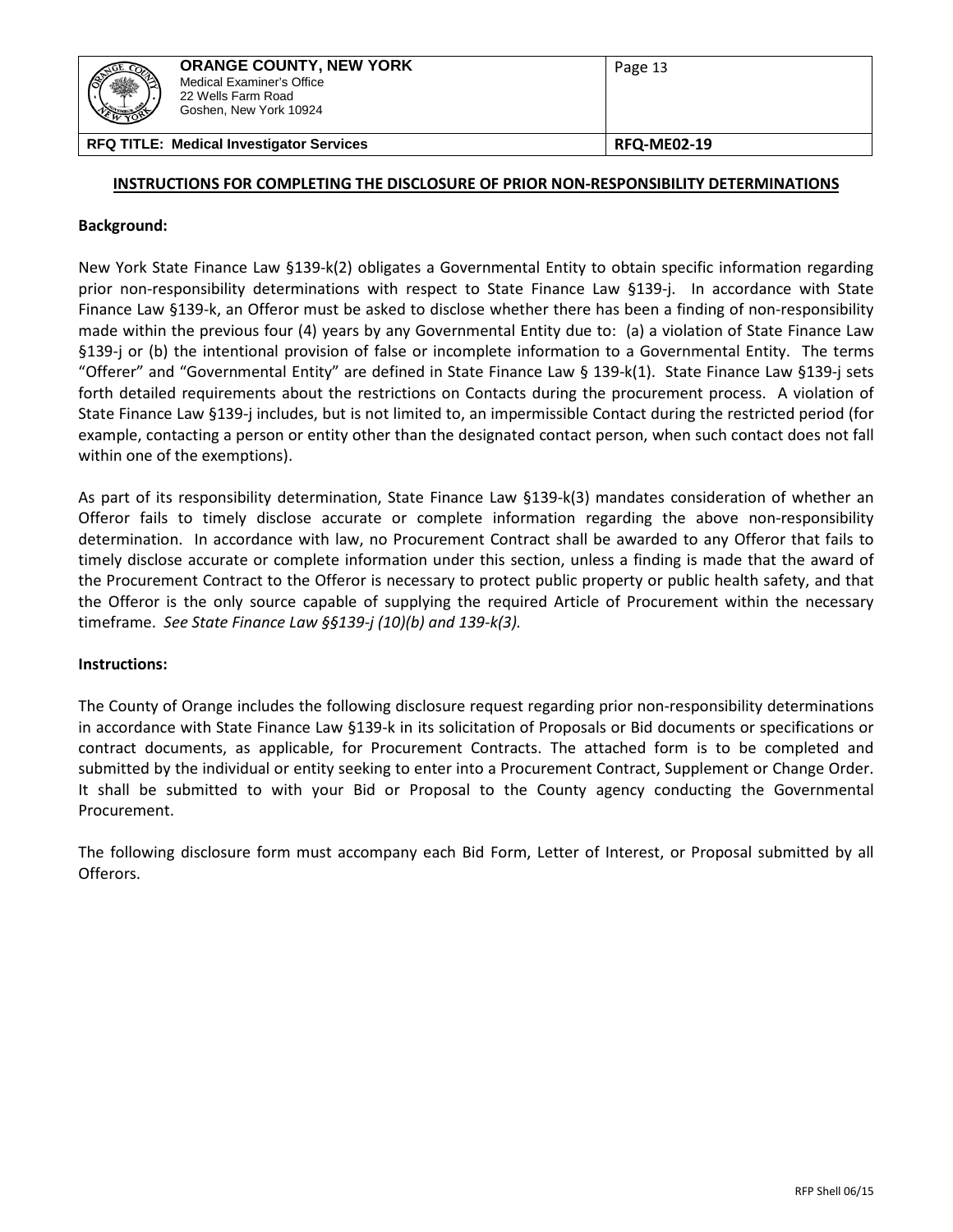| ※<br><b>HAMBERS</b> | <b>ORANGE COUNTY, NEW YORK</b><br>Medical Examiner's Office<br>22 Wells Farm Road<br>Goshen, New York 10924 | Page 14            |
|---------------------|-------------------------------------------------------------------------------------------------------------|--------------------|
|                     | <b>RFQ TITLE: Medical Investigator Services</b>                                                             | <b>RFQ-ME02-19</b> |

## **DISCLOSURE OF PRIOR NON-RESPONSIBILITY DETERMINATIONS**

\_\_\_\_\_\_\_\_\_\_\_\_\_\_\_\_\_\_\_\_\_\_\_\_\_\_\_\_\_\_\_\_\_\_\_\_\_\_\_\_\_\_\_\_\_\_\_\_\_\_\_\_\_\_\_\_\_\_\_\_\_\_\_\_\_\_\_\_\_\_\_\_\_\_\_\_\_\_\_\_\_\_\_\_\_\_

Name of Individual or Business Entity Seeking to Enter into the Procurement Contract:

Address: \_\_\_\_

Name and Title of Person Submitting this Form: \_\_\_\_\_\_\_\_\_\_\_\_\_\_\_\_\_\_\_\_\_\_\_\_\_\_\_\_\_\_\_\_\_\_

1. Has any Governmental Entity made a finding of non-responsibility regarding the individual or entity seeking to enter into the Procurement Contract in the previous four years? (Please circle): No Yes

#### **If Yes, please answer the next questions:**

2. Was the basis for the finding of non-responsibility due to a violation of State Finance Law §139-j (Please circle): No Yes

3. Was the basis for the finding of non-responsibility due to the intentional provision of false or incomplete information to a Governmental Entity? (Please circle): No Yes

4. If you answered yes to any of the above questions, please provide details regarding the finding of nonresponsibility below and attach additional pages as necessary.

Governmental Entity: **Example 2018** 

Date of Finding of Non-Responsibility:

Basis of Finding of Non-Responsibility:

5. Has any Governmental Entity or other governmental agency terminated or withheld a Procurement Contract with the above-named individual or entity due to the intentional provision of false or incomplete information? (Please circle): No Yes

6. If yes, please provide details below and attach additional pages as necessary.

Governmental Entity:

Date of Termination or Withholding of Contract: \_\_\_\_\_\_\_\_\_\_\_\_\_\_\_\_\_\_\_\_\_\_\_\_\_\_\_\_\_\_\_\_\_

Basis of Termination or Withholding:

Offerer certifies that all information provided to the Governmental Entity with respect to State Finance Law §139 k is complete, true and accurate.

Signature

By: Date: The contract of the contract of the contract of the contract of the contract of the contract of the contract of the contract of the contract of the contract of the contract of the contract of the contract of the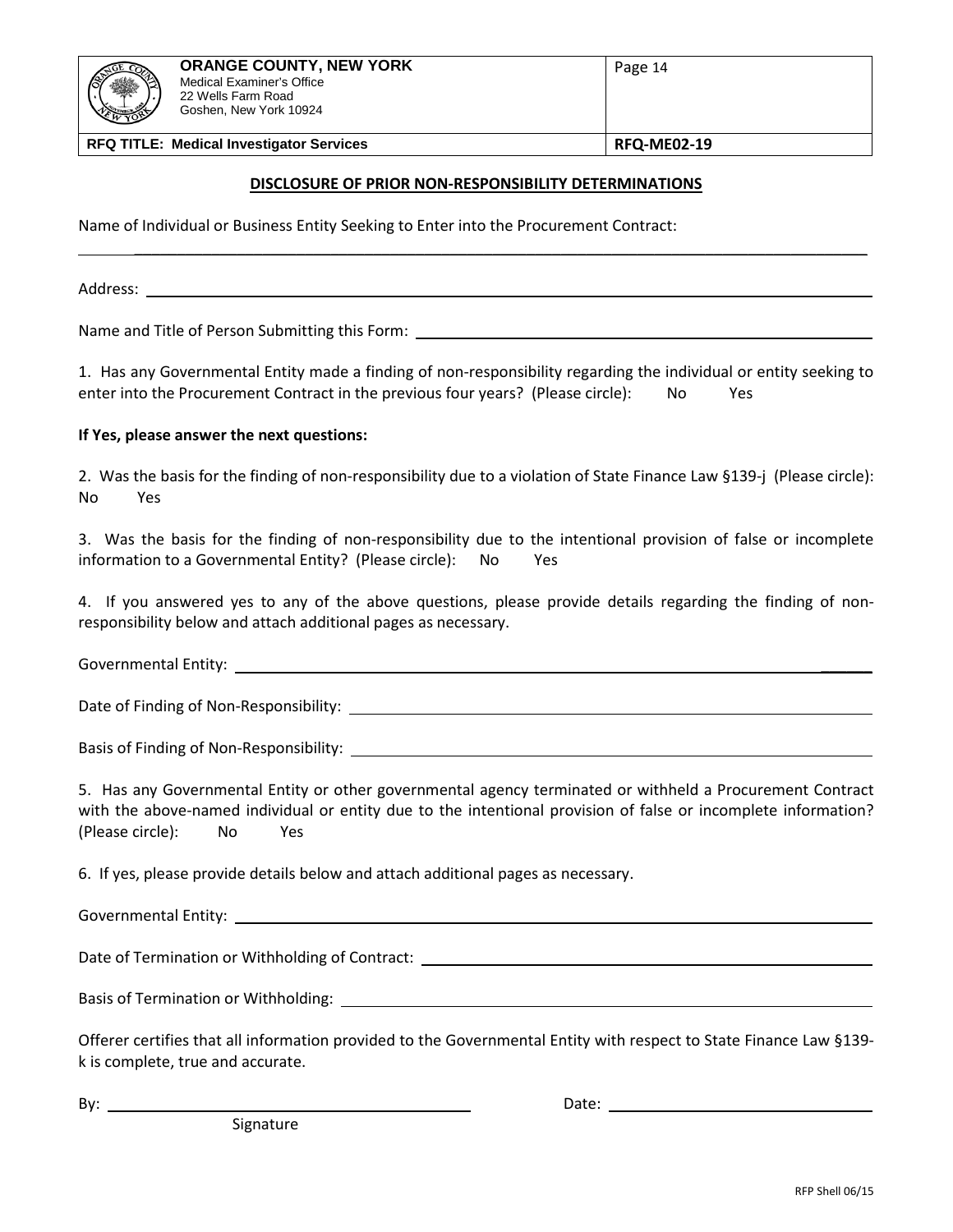| 爨<br>$\overline{w}$ $\overline{w}$ | <b>ORANGE COUNTY, NEW YORK</b><br>Medical Examiner's Office<br>22 Wells Farm Road<br>Goshen, New York 10924 | Page 15            |
|------------------------------------|-------------------------------------------------------------------------------------------------------------|--------------------|
|                                    | <b>RFQ TITLE: Medical Investigator Services</b>                                                             | <b>RFQ-ME02-19</b> |

## **INFORMATION SHEET**

The questions asked on this Information Sheet are voluntary. It is not necessary to complete this Information Sheet. Filling out this sheet does not change your chances of a contract award in any respect. By completing this form, you will be helping the County track trends that we believe to be of importance. The information collected will NOT be used to compile mailing lists and will not be used to contact you. It will also not be sold. The information collected may be used to generate reports showing historical data with regard to the County's purchasing process.

Individual/Business Entity Name: \_\_\_\_\_\_\_\_\_\_\_\_\_\_\_\_\_\_\_\_\_\_\_\_\_\_\_\_\_\_\_\_\_\_\_\_\_\_\_\_\_\_\_\_\_\_\_\_\_\_\_\_\_\_\_\_\_\_\_\_\_\_\_\_\_

\_\_\_\_\_\_\_\_\_\_\_\_\_\_\_\_\_\_\_\_\_\_\_\_\_\_\_\_\_\_\_\_\_\_\_

Address:

If an entity, in what county are the primary operations of this business conducted?

If an entity, business type (Sole Proprietorship, Corporation, LLC, etc.)

If an entity, does this business have a minority, women's, disadvantaged, or small business status? Yes No

\_\_\_\_\_\_\_\_\_\_\_\_\_\_\_\_\_\_\_\_\_\_\_\_\_\_\_\_\_\_\_\_\_\_\_\_\_\_\_\_\_\_\_\_\_\_\_\_\_\_\_\_\_\_\_\_\_\_\_\_\_\_\_\_\_\_\_\_\_\_\_\_\_\_\_\_\_\_\_\_\_\_\_\_\_\_\_\_\_\_\_\_\_

\_\_\_\_\_\_\_\_\_\_\_\_\_\_\_\_\_\_\_\_\_\_\_\_\_\_\_\_\_\_\_\_\_\_\_\_\_\_\_\_\_\_\_\_\_\_\_\_\_\_\_\_\_\_\_\_\_\_\_\_\_\_\_\_\_\_\_\_\_\_\_\_\_\_\_\_\_\_\_\_\_\_\_\_\_\_\_\_\_\_\_\_\_

\_\_\_\_\_\_\_\_\_\_\_\_\_\_\_\_\_\_\_\_\_\_\_\_\_\_\_\_\_\_\_\_\_\_\_\_\_\_\_\_\_\_\_\_\_\_\_\_\_\_\_\_\_\_\_\_\_\_\_\_\_\_\_\_\_\_\_\_\_\_\_\_\_\_\_\_\_\_\_\_\_\_\_\_\_\_\_\_\_\_\_\_\_

\_\_\_\_\_\_\_\_\_\_\_\_\_\_\_\_\_\_\_\_\_\_\_\_\_\_\_\_\_\_\_\_\_\_\_\_\_\_\_\_\_\_\_\_\_\_\_\_\_\_\_\_\_\_\_\_\_\_\_\_\_\_\_\_\_\_\_\_\_\_\_\_\_\_\_\_\_\_\_\_\_\_\_\_\_\_\_\_\_\_\_\_\_

\_\_\_\_\_\_\_\_\_\_\_\_\_\_\_\_\_\_\_\_\_\_\_\_\_\_\_\_\_\_\_\_\_\_\_\_\_\_\_\_\_\_\_\_\_\_\_\_\_\_\_\_\_\_\_\_\_\_\_\_\_\_\_\_\_\_\_\_\_\_\_\_\_\_\_\_\_\_\_\_\_\_\_\_\_\_\_\_\_\_\_\_\_

\_\_\_\_\_\_\_\_\_\_\_\_\_\_\_\_\_\_\_\_\_\_\_\_\_\_\_\_\_\_\_\_\_\_\_\_\_\_\_\_\_\_\_\_\_\_\_\_\_\_\_\_\_\_\_\_\_\_\_\_\_\_\_\_\_\_\_\_\_\_\_\_\_\_\_\_\_\_\_\_\_\_\_\_\_\_\_\_\_\_\_\_\_

\_\_\_\_\_\_\_\_\_\_\_\_\_\_\_\_\_\_\_\_\_\_\_\_\_\_\_\_\_\_\_\_\_\_\_\_\_\_\_\_\_\_\_\_\_\_\_\_\_\_\_\_\_\_\_\_\_\_\_\_\_\_\_\_\_\_\_\_\_\_\_\_\_\_\_\_\_\_\_\_\_\_\_\_\_\_\_\_\_\_\_\_\_

\_\_\_\_\_\_\_\_\_\_\_\_\_\_\_\_\_\_\_\_\_\_\_\_\_\_\_\_\_\_\_\_\_\_\_\_\_\_\_\_\_\_\_\_\_\_\_\_\_\_\_\_\_\_\_\_\_\_\_\_\_\_\_\_\_\_\_\_\_\_\_\_\_\_\_\_\_\_\_\_\_\_\_\_\_\_\_\_\_\_\_\_\_

If yes, please list the designation(s) and the certifying entity(ties) \_\_\_\_\_\_\_\_\_\_\_\_\_\_\_\_\_\_\_\_\_\_\_\_\_\_\_\_\_\_\_\_\_\_\_\_\_\_\_\_

If an entity, how many individuals does this business employ? \_\_\_\_\_\_

Have you conducted business with the County before? Yes No

How did you discover this proposal opportunity? \_\_\_\_\_\_\_\_\_\_\_\_\_\_\_\_\_\_\_\_\_\_\_\_\_\_\_\_\_\_\_\_\_\_\_\_\_\_\_\_\_\_\_\_\_\_\_\_\_\_\_\_

| Do you use the Empire State Municipal Purchasing Group Website (BidNet)? | Yes No |  |
|--------------------------------------------------------------------------|--------|--|
| If Yes, do you find it useful (explain) or if No, why?                   |        |  |

Please list any other comments or suggestions pertaining to doing business with Orange County.